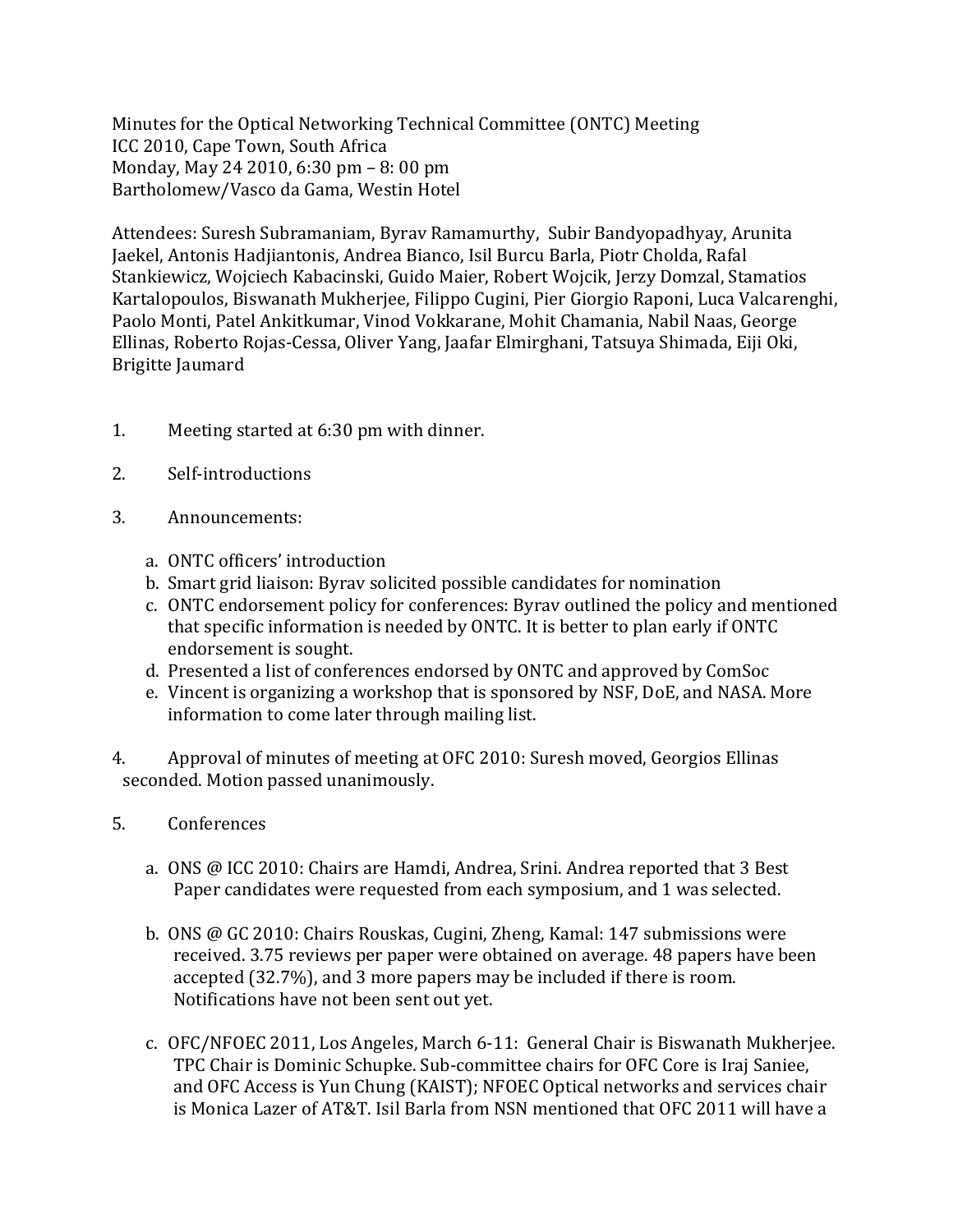separate packet switching track.

- d. ONS @ ICC '11, Kyoto, June 5-9: Chairs are Stefano Bregni, Grzegorz Danilewicz, Eiji Oki, and Luca Valcarenghi. TPC is being formed.
- e. ONS @ GC 2011 in Houston: Symposium chairs not announced yet.
- f. ICC 2012 will be held in Ottawa Canada.
- g. ANTS 2010: Will be held in Mumbai, India. Biswanath gave a brief introduction to the conference. Mainly focusing on industry-university collaboration in India. Good papers are fast-tracked to OSN. Will be held December 16-19 this year. Solicited people for TPC.
- h. INFOCOM 2011: In Shanghai in April. Byrav is a TPC co-chair. He urged broader participation from the optical community. Suresh and George Rouskas are area chairs.
- i. Byrav gave a list of other conferences endorsed by ONTC and sponsored by ComSoc. This list may be found on the ONTC website.
- j. Byrav invited any others to talk about other conferences. There were none.
- 6. Publications
	- a. Since Vincent had a schedule conflict, Byrav introduced JOCN and presented some statistics. There are about 20-25 submissions per month.
	- b. IEEE ComMag OC series: Edited by Hideo Kuwahara, Osman Gebizlioglu, Vijay Jain, and John Spencer. Special issue topics were solicited.
- 7. Industry presentation:

NTT speaker - Dr. Tatsuya Shimada: Spoke on "Introduction of multi-stage access network with/without wavelength conversion".

8. Standards and Industry Activities:

a. IEEE ComSoc Standards Council: Liaison Josue Kuri (Infinera) gave a report. Ethernet PON (P 1904.1) - P190 series from ComSoc. Deals with service interoperability in EPON. Glen Kramer is the chair. Bis gave some details on 1G EPON, 10G EPON, and future variations.

b. Byrav talked about WCET (wireless certficate) program that is active worldwide. Asked committee members to see if they'd be interested in doing something like that for optical.